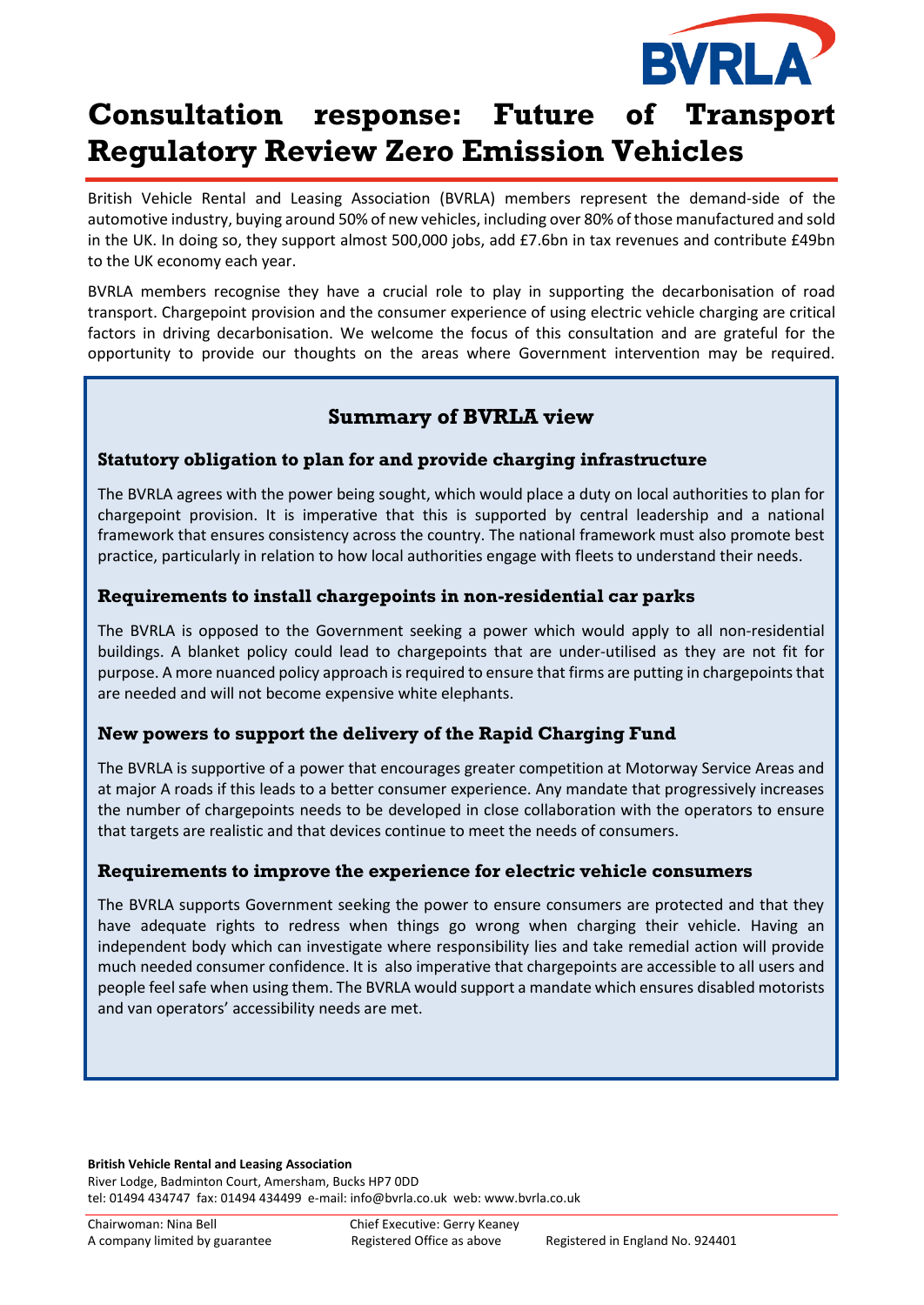

## **Statutory obligation to plan for and provide charging infrastructure**

The BVRLA agrees that placing a statutory duty on local authorities will ensure better alignment between local transport planning and chargepoint rollout. The best charging outcomes will require local knowledge to meet the needs of residents, businesses and visitors. However, the BVRLA has concerns over how local authorities will meet the needs of fleet users and whether they will have the resource and specialist knowledge that will be required to fulfil this duty. The disparity in resources and skills amongst local authorities has already led to inconsistencies in chargepoint provision across the country. This has an impact on people's desire to switch to an electric vehicle and can present significant challenges for those who have made the change when they travel to areas without adequate provision of chargepoints.

We believe that placing a statutory duty on local authorities cannot be done in isolation. It must be accompanied by a national framework which ensures consistency across the country and that best practice is shared. Members have raised concern about how local authorities will engage with fleet operators and users to understand their needs. Fleet usage is extremely broad and infrastructure requirements will also differ tremendously from one use case to the next. It is essential that local authorities get sight of research and modelling work that is being undertaken to inform the type of charging that is needed and where this will be best placed. Best practise must also help local authorities understand how to best meet the needs of those who may not reside in the area but travel through it.

Local authorities will need to work with local businesses to ensure private charging also plays a role and that firms are incentivised to develop charging infrastructure which serves their needs and could be opened up for public use. This would include helping local authorities and businesses identify where there may be funding to support this.

## **Requirements to install chargepoints in non-residential car parks**

Whilst we can see the benefits of requiring landowners to provide chargepoints and charging infrastructure at some non-residential car parks, for example those that are publicly accessible, we are not convinced that this power should apply to all non-residential car parks, particularly where there is restricted access to the public.

Government should not focus on the quantity of chargepoints installed but on the quality. The types of journey and usage of electric vehicles vary massively and their charging requirements will differ. Having a blanket requirement makes it very difficult to ensure that all users' needs are met and that there is the right type of chargepoint available in the areas where it is most needed.

Several BVRLA members will have non-residential car parks where a proportion of the car park is used to hold vehicles. These areas will not be accessible to the general public or to the majority of staff. The requirement to install chargepoints in these locations would not have any benefit to the general public or to the business's electrification. It would force the business to put chargepoints and infrastructure in places where it is not needed. Our members are working hard to meet customer demand and increasing the proportion of electric vehicles on their fleets in line, or in many cases ahead of, the phase out dates. It is imperative that they can install charging infrastructure where it is best suited to their business operations.

An added complication is that a large number of BVRLA members' sites are leased as opposed to owned. There are several unanswered questions about where the costs of this requirement would fall and the impact that this will have on tenants. We have already heard of several cases where a tenant has left a property and been instructed to remove all the chargepoints and cabling that they had installed. There are other use cases, such as rental operators at airports, where there are significant issues around charging infrastructure deployment and responsibility that have not yet had sufficient focus in terms of strategy or fiscal support. These areas will require further support before they can be resolved and charging rolled out.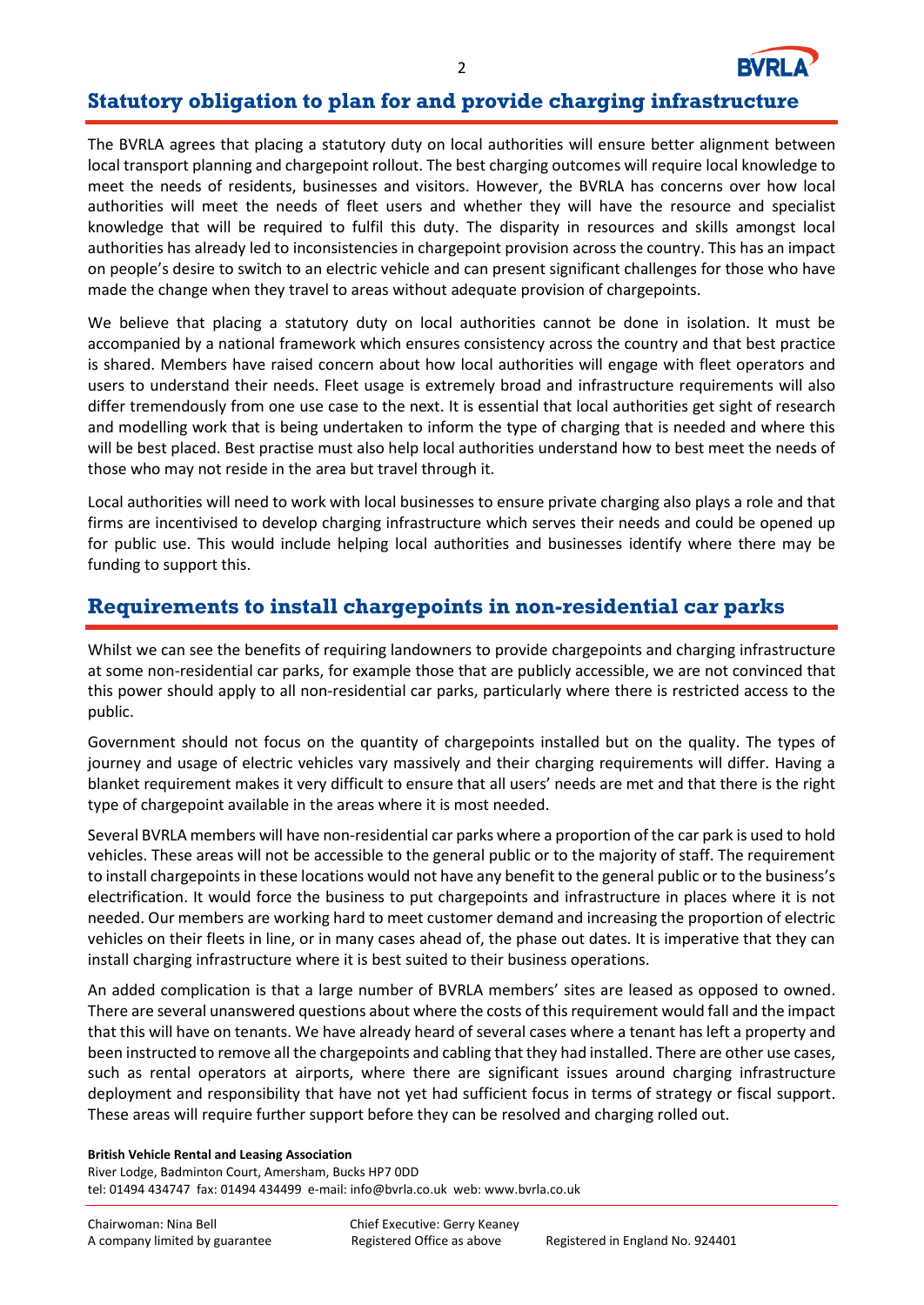

If this power were granted and a blanket policy introduced to all non-residential car parks there is a real risk that this could become a tick-box exercise. Instead of having chargepoints that will support the uptake of electric vehicles we could see unwanted, unmaintained and underutilised devices. This would certainly be the case if the power was not supported by detailed guidance setting out responsibilities, duties and best practise.

Guidance would need to cover who would be responsible for maintaining chargepoints once installed, help the landowner determine what power of chargepoint would be best suited and set out how chargepoints must meet accessibility requirements of disabled motorists or van drivers.

The impact assessment that was conducted in 2019 now seems very outdated. We have seen rapid deployment of charging infrastructure with much better provision than just a few years ago. We now also have the 2030 phase out target with many businesses considering how they can meet this target and looking to install charging infrastructure in line with their broader fleet strategy. The initial impact assessment also only looked at certain types of non-residential car parks. We would recommend that the impact assessment is updated to assess whether there is a need for this power to exist for non-residential car parks that are not accessible to the general public.

### **New powers to support the delivery of the Rapid Charging Fund**

The BVRLA can see the value of having greater competition at chargepoints at Motorway Service Areas and Major A roads. Any competition that leads to better outcomes for the consumer, for example around accessibility, reliability, transparency and ease of payment is welcome. Any opening up of the MSA and Major A road market should be managed to ensure these outcomes are achieved.

Mandating an increasing minimum number of chargepoints, while appealing, needs to be done in close collaboration with the operators to ensure that there are realistic targets and that the devices provided meet consumer needs.

## **Requirements to improve the experience for electric vehicle consumers**

#### Consumer protection

With a growing number of players involved in chargepoint provision it is imperative that there is an independent body which can investigate the cause for complaint when things go wrong and where appropriate, ensure that those responsible are held to account and that the consumer can seek redress.

The independent body could be tasked with providing a market monitoring function which would identify and resolve emerging areas of concern. For example, intervention around fair and proportionate pricing. This would be an area which a market monitoring function could identify and quickly step in to resolve.

Such a body could also be responsible for ensuring adherence to standards covering the reliability, accessibility and speed of chargepoints. Where there is non-adherence to these standards, sanctions such as fines, should be introduced. This would improve the customer experience by driving standards up and would ensure a minimum level of service across the various operators.

A dispute resolution service which can help customers resolve common issues such as duplicate payments or billing and could take action against persistent offenders may also be worthy of consideration.

#### Accessible, inclusively designed chargepoints

We very much welcome the Government addressing areas of concern such as accessibility, appropriate signage and personal safety at chargepoints.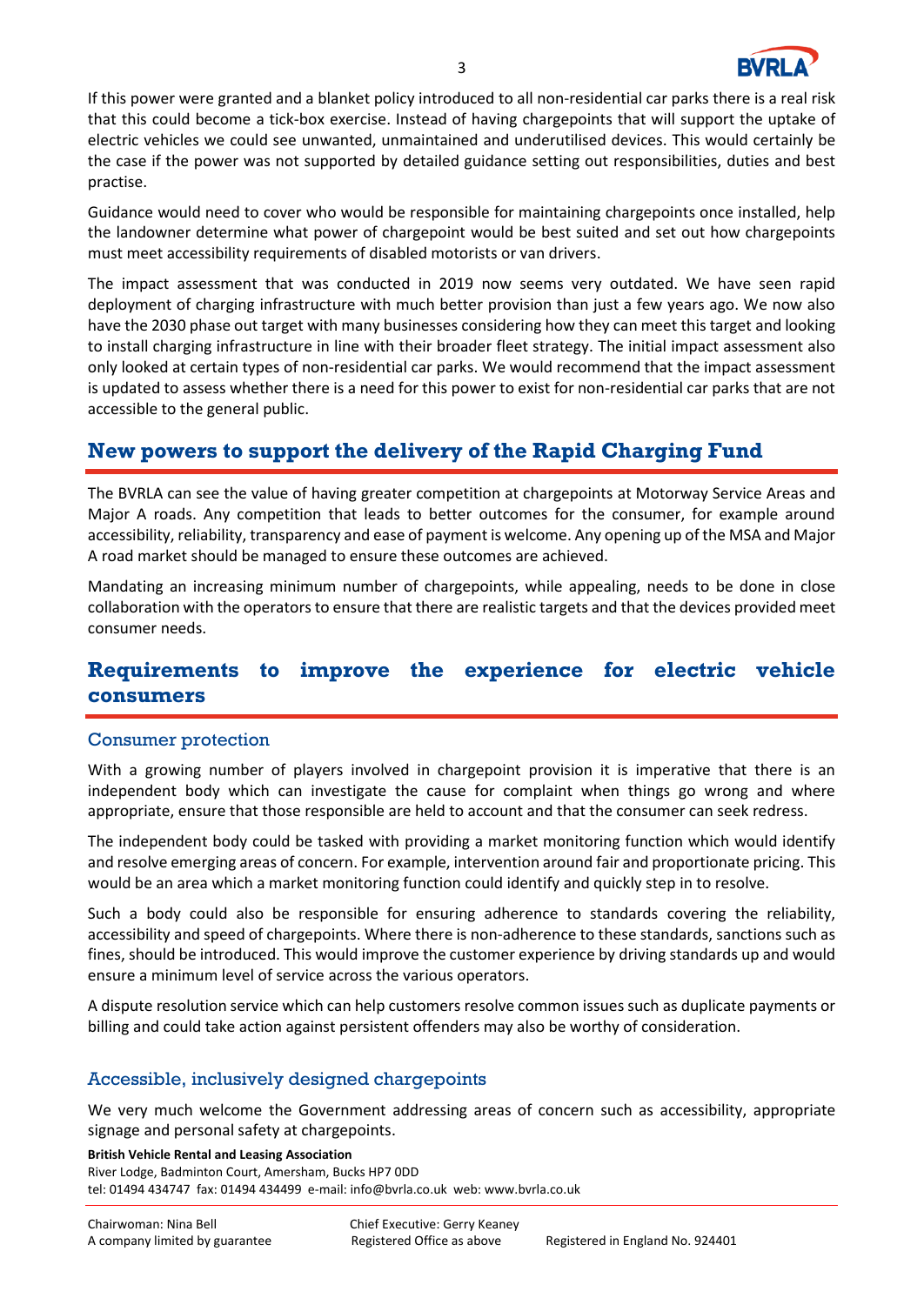

Finding chargepoints at locations is a persistent problem raised by members and their customers. Having a standardised design that helps people firstly locate the chargepoint and secondly know if it is a slow, fast or rapid device would be very helpful. It could also help disabled motorists or van drivers easily identify where there are accessible chargepoints.

Safety at chargepoints is of paramount importance - they are often located in very remote areas or at the far end of car parks where there is little, if any, lighting and no means for people to call for help. This is problematic for disabled motorists but can also be extremely intimidating, especially when the charging cable is attached and there is no means of a quick escape. There would be significant benefit in ensuring there is more adequate lighting but also ensuring that isolated chargepoints have monitored CCTV cameras.

Both public and private operators should be required to uphold common standards that ensure appropriate provision of chargepoints suitable for disabled drivers. Public operators should also have to ensure accessibility for vans who risk exclusion from the public network given challenges with the size of charging bays, cable length and limited turning room. However, wider design standards are not required to apply to the private network, although this should be open to review.